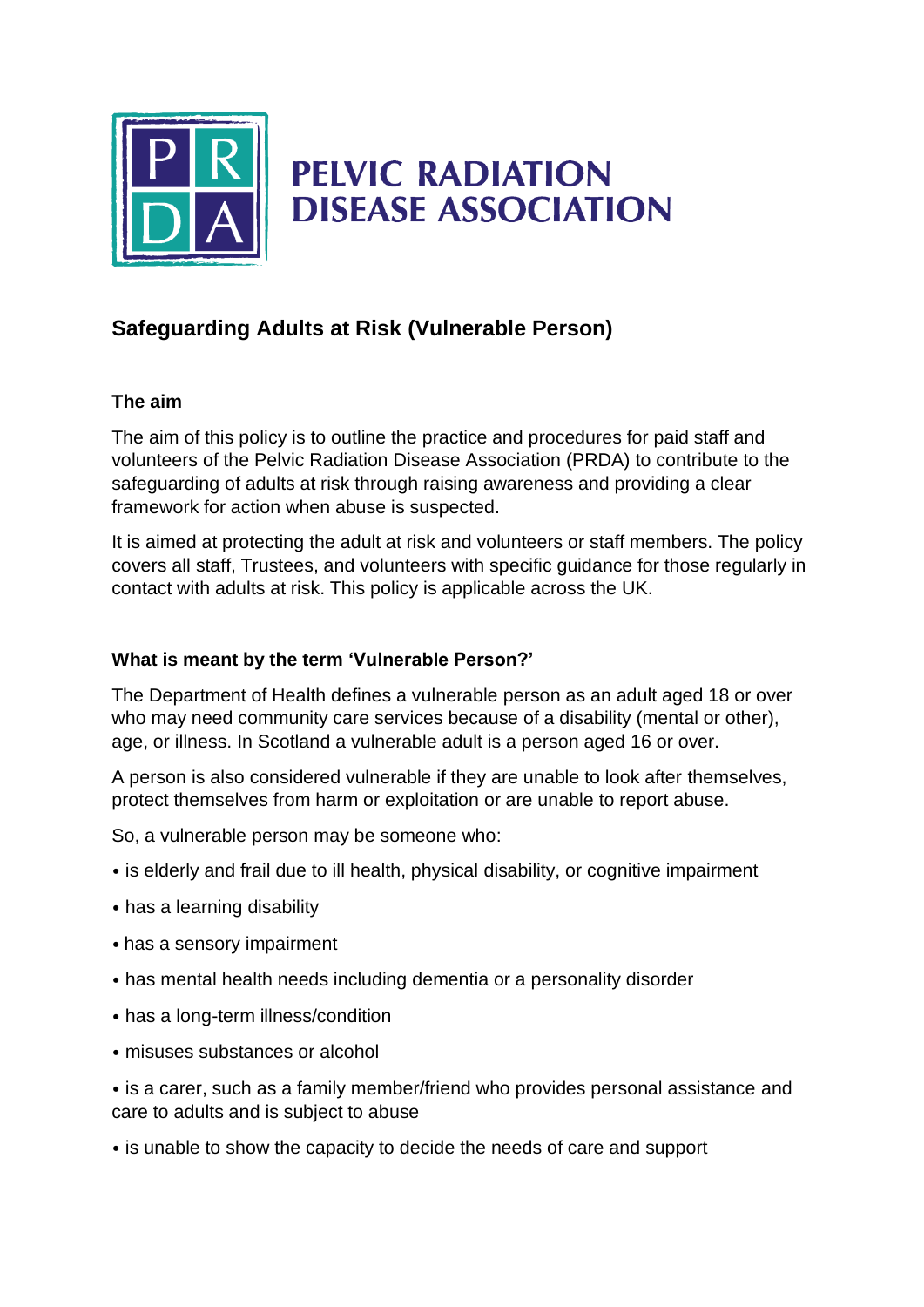This list is not prescriptive, therefore other variations should be considered.

All children (up to the age of 18 years, or 16 years in Scotland) are potentially vulnerable to abuse.

Details of legislation and guidance about safeguarding children in England, Wales, Scotland, and Northern Ireland can be found on the NSPCC website [www.nspcc.org.uk/Inform/policyandpublicaffairs/ppa\\_wda48585.html](http://www.nspcc.org.uk/Inform/policyandpublicaffairs/ppa_wda48585.html)

#### **What do we mean by abuse?**

Abuse is a violation of human and civil rights by another person or persons. It may consist of a single act or repeated acts. It may be planned or unplanned. It may be the result of deliberate intent, negligence, or ignorance. It may happen when an adult at risk is persuaded to enter into a transaction that they are unable to consent or have not consented to.

Abuse can take many forms and includes but is not limited to:

- physical being hit, pushed, or restrained, burnt, cut, punched
- financial/material stealing money or misusing money
- sexual indecent exposure, sexual harassment, and rape
- psychological/emotional humiliation, isolation, shouting, bullying, swearing
- discriminatory derogatory remarks of race, gender, disability, age, sexual orientation
- neglect not providing enough food or the right medicines or helping them wash

# **Our duty of care**

While PRDA has no statutory responsibility to act in cases of abuse, it does have a duty of care for our service users, volunteers, and staff. To exercise our duty of care we work within the following framework:

• our procedures aim to make sure that the safety, needs and interests of adults at risk are always respected and given priority.

• we believe people should be empowered and supported to make their own choices, while being protected from harm.

• we will assess the safeguarding risks that adults at risk/protected persons meet in their association with PRDA and take all necessary steps to manage them, while also ensuring staff and volunteers take steps where necessary to look after themselves in all their activities.

• we will inform everyone we work with, including our staff and volunteers, how to voice concerns about any safeguarding situations.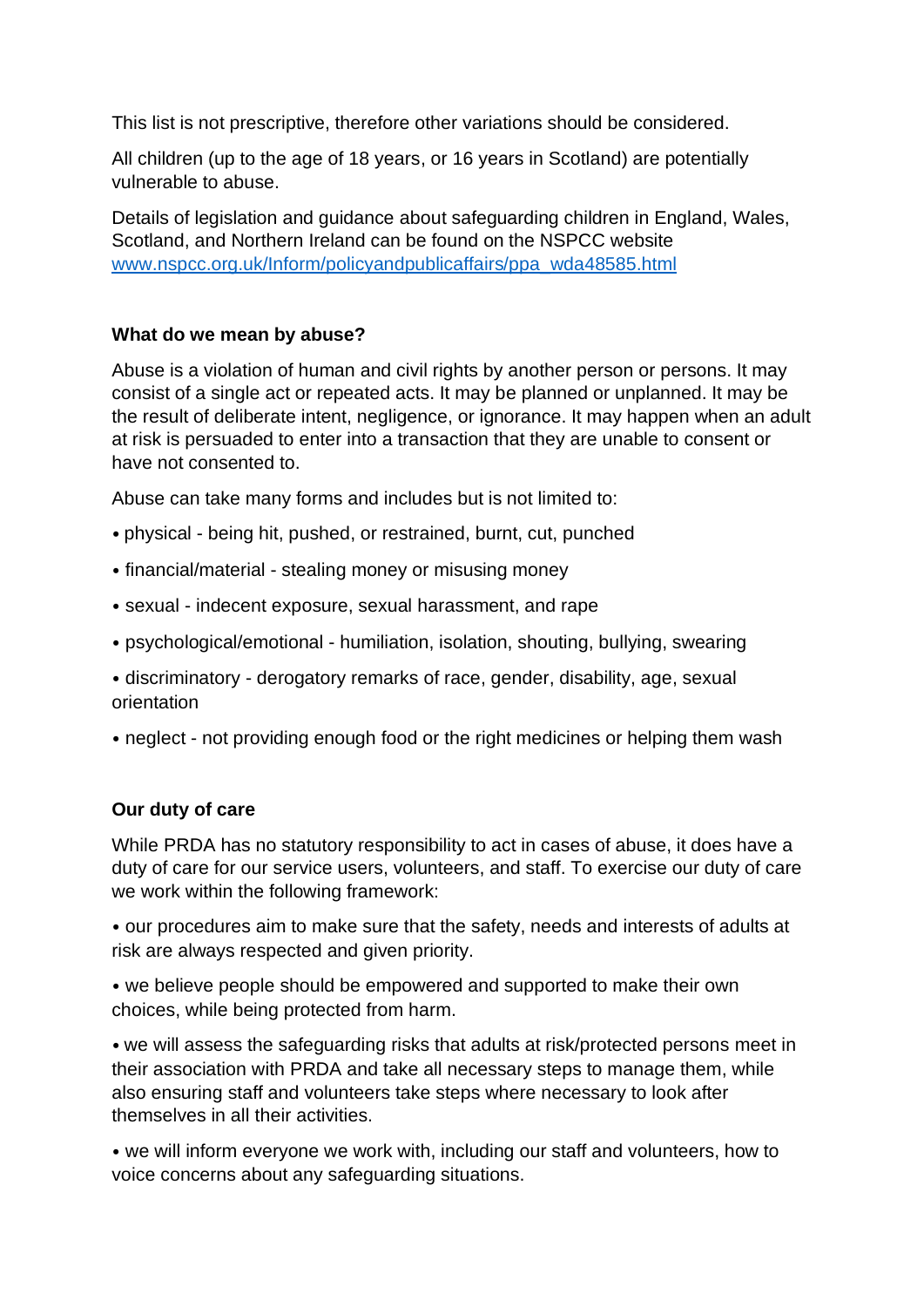• we will regularly update our policies, procedures, and guidelines to take account of UK safeguarding legislation and good practice.

• we expect staff and volunteers to understand their duty to report concerns.

• we will ensure we keep high standards in our staff and volunteer safeguarding approach through recruitment, training, support, and supervision. We will apply this policy to internal and external partners, and other agencies acting on our behalf

• we will check criminal disclosures where appropriate and legally entitled to do so, in line with our staff and volunteer recruitment policies.

When we refer to external partners and or agencies this may include organisations acting on our behalf including those providing support to our Service Users.

Statutory agencies involved in safeguarding – primarily the Police, Local Authorities, and the Health Service – have explicit expectations of staff and volunteers in voluntary organisations and these are based on a clear definition of who should be considered an 'adult at risk.'

Put simply the expectation is that:

• all staff and volunteers from any service or setting should know about the safeguarding policy and procedures and how to access the most up to date information and guidance.

• all staff and volunteers from any service or setting who have contact with adults at risk have a responsibility to be aware of issues of abuse, neglect, or exploitation.

• all staff and volunteers have a duty to act promptly, ideally on the same or next working day on any concern or suspicion that an adult, who is at risk of being abused, neglected, or exploited and to ensure that the situation is assessed and referred to safeguarding authorities, as appropriate.

It is important to note that where an 'adult at risk' is considered to be in immediate danger we will involve the emergency services to ensure the safety and wellbeing of the individual.

# **A safeguarding concern**

It is recognised that there need to be several routes to report any safeguarding concerns. This may be if an adult experiencing abuse or neglect confides in you, or if you have concerns regarding an 'adult at risks' behaviour or changes in state of mind. If you are a volunteer or member of staff or are a home-based member of staff, please contact your line manager.

Please inform your relevant contact of your concerns and they will be able to make a judgment using the information given on whether the concern should be referred on to an adult safeguarding agency.